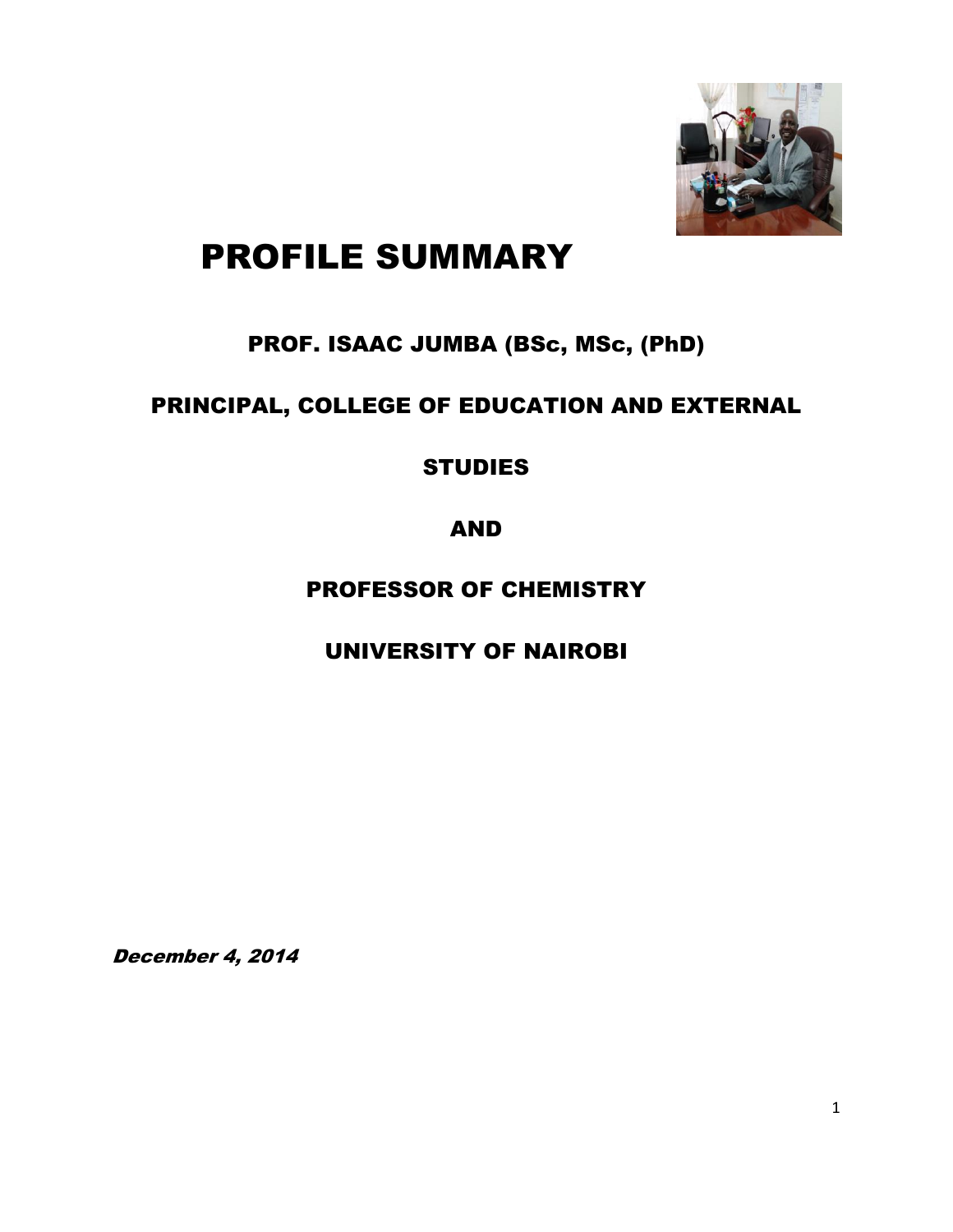**Prof. Jumba was born in Vihiga County of Western Kenya on 22nd February, 1954. He is married with children, the oldest aged 30 years and the youngest aged 26 years old.**

**His academic life started with primary education at Womulalu and Gavalagi Primary Schools (1961-1967) before joining Kakamega High School (1968-1971), and Murang'a High School in Central Province(1972-1973) for "O" and "A" levels, respectively. He then proceeded to the University of Nairobi for a Bachelor of Science degree in Chemistry and Biochemistry (1974-1977), Master of Science in Chemistry (1978-1980) and finally Doctor of Philosophy in Chemistry (1986-1989) with special attachment in Analytical Chemistry and Animal Nutrition at the Moredun Research Institute and University of Edinburgh, Scotland (1988- 1989).**

**His working career started in the Civil Service when he was employed by the then Ministry of Agriculture, Research Division as a Research Officer in 1977 and posted to several research centres of the Kenya Agricultural Research Institute, now Kenya Agricultural and Livestock Research Organization (KALRO) until 1985. He then joined the University of Nairobi as a Tutorial Fellow in September 1985 where he progressed to Lecturer (1987), Senior Lecturer (1993), Associate Professor (1998) and**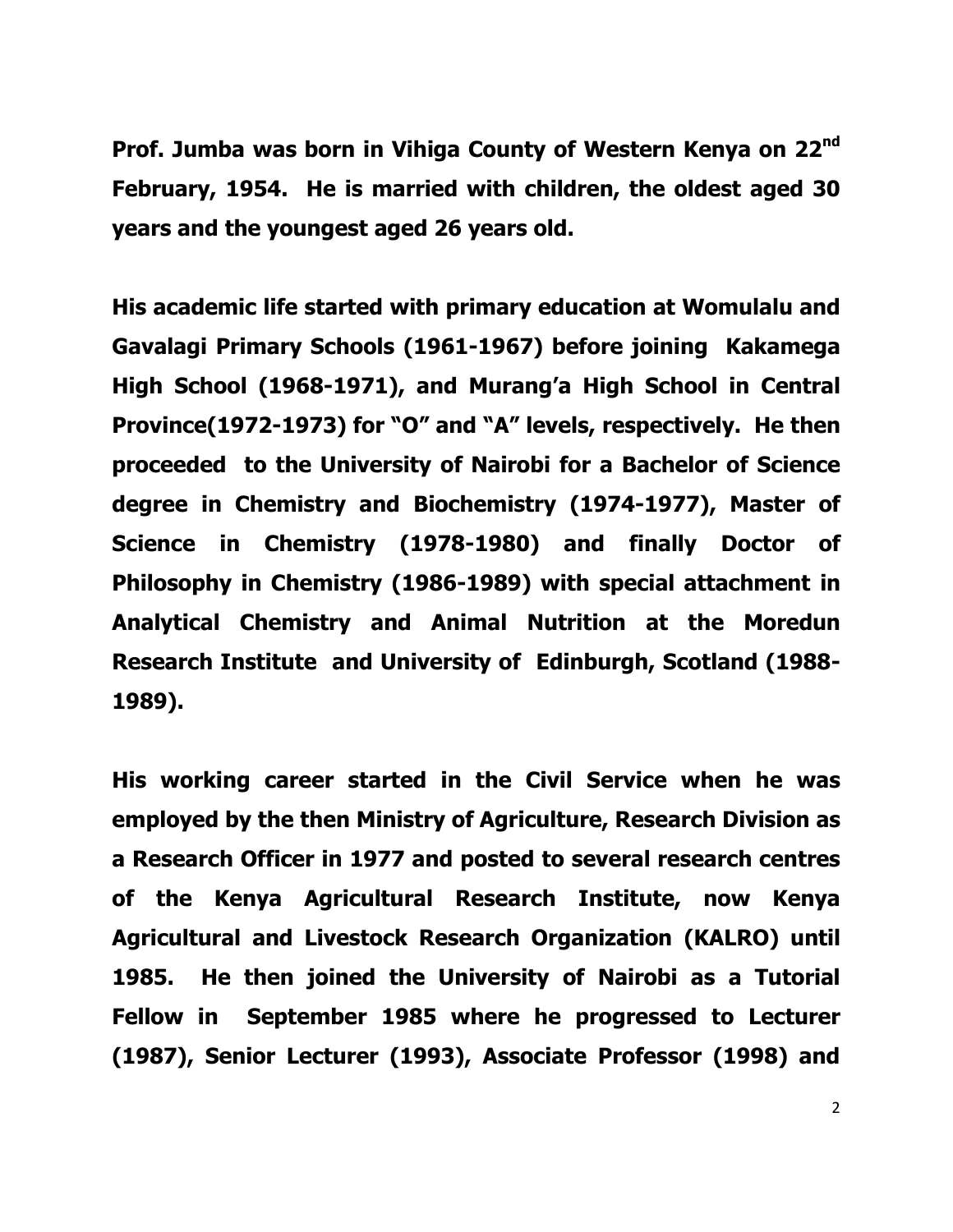**finally Professor (2006) in the Department of Chemistry. As he was pursuing these academic functions, he also took up administrative duties as Chairman, Faculty of Science Postgraduate Studies Committee (1993-2001), Chairman, Department of Chemistry (2001-2007); Associate Dean Science, Kenya Science Campus (August 2007-October, 2007). Deputy Principal, College of Education and External Studies in charge of Kenya Science Campus (formerly Kenya Science Teachers College) (October 2007-May, 2013), and finally Ag. Principal, College of Education and External Studies (May 15th 2013 to January, 2014). He was confirmed Principal, College of Education and External Studies in February, 2014.**

**Prof. Jumba therefore has 8 years of experience in the Civil Service; 14 years of dedicated service in the University of Nairobi Management; 14 years as a member of the University of Nairobi Senate – the supreme governing body of the University; and overall almost 30 years of teaching experience at the University of Nairobi.**

**Prof. Jumba has published over 50 internationally vetted scientific journal articles, book chapters, and research papers. He has also successfully supervised through research, chemical laboratory**